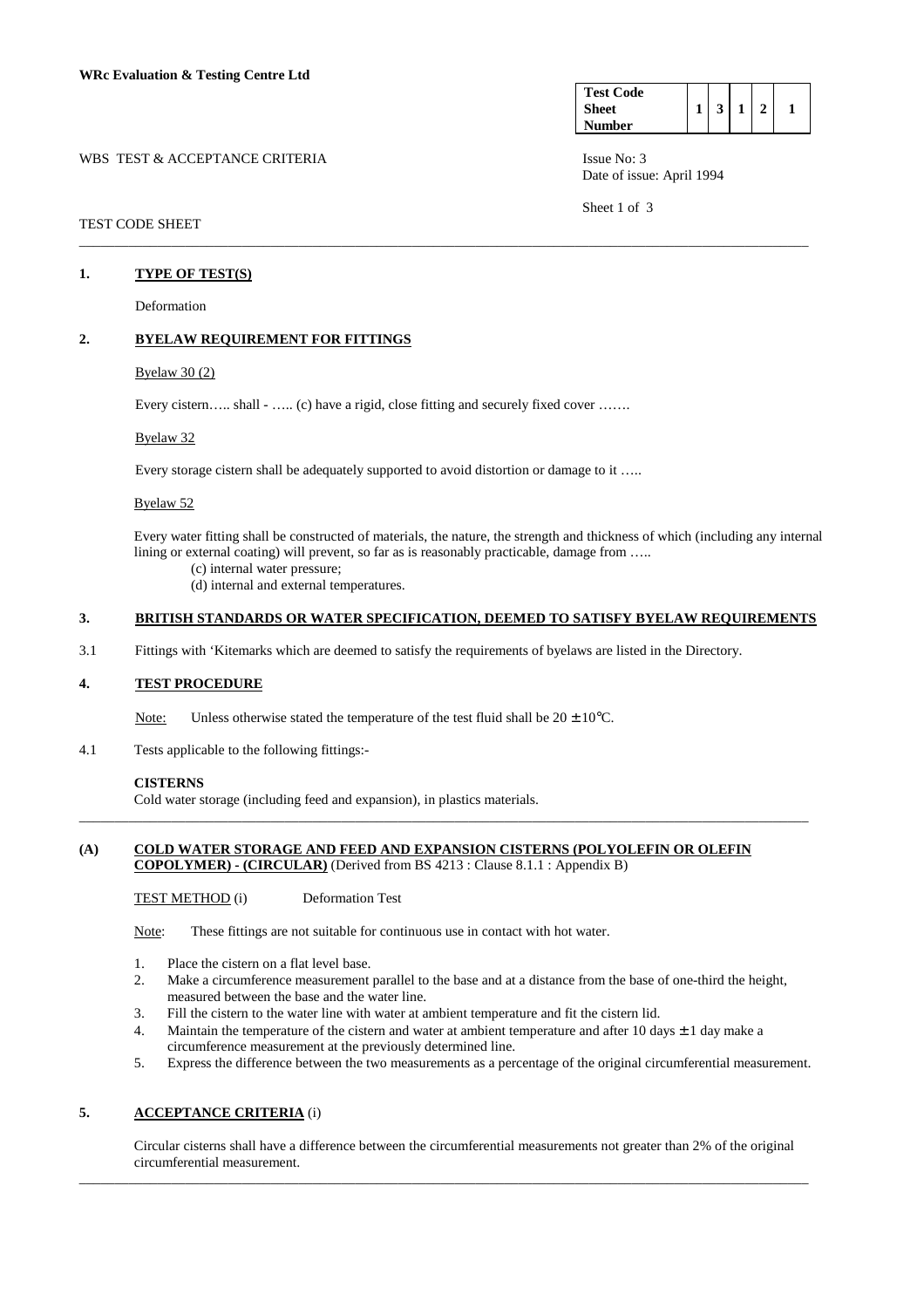| <b>Test Code</b> |                |              |  |
|------------------|----------------|--------------|--|
| <b>Sheet</b>     | 3 <sup>1</sup> | $\mathbf{1}$ |  |
| <b>Number</b>    |                |              |  |

 Issue No: 3 Date of issue: April 1994

Sheet 2 of 3

## **(B) COLD WATER STORAGE AND FEED AND EXPANSION CISTERNS (POLYOLEFIN OR OLEFIN COPOLYMER) - (NON-CIRCULAR)** (Derived from BS 4213 : Clause 8.1.2 : Appendix B)

\_\_\_\_\_\_\_\_\_\_\_\_\_\_\_\_\_\_\_\_\_\_\_\_\_\_\_\_\_\_\_\_\_\_\_\_\_\_\_\_\_\_\_\_\_\_\_\_\_\_\_\_\_\_\_\_\_\_\_\_\_\_\_\_\_\_\_\_\_\_\_\_\_\_\_\_\_\_\_\_\_\_\_\_\_\_\_\_\_\_\_\_\_\_\_\_\_\_\_\_\_\_\_

TEST METHOD (i) Deformation Test

Note: These fittings are not suitable for continuous use in contact with hot water.

### TEST METHOD

- 1. Place the cistern on a flat level base.
- 2. Measure the internal length and width of the cistern on the centrelines as indicated in Figure 2 at a point 100mm above the water line.
- 3. Fill the cistern to the water line with water at ambient temperature.
- 4. Maintain the temperature of the cistern and water at ambient temperature and after 10 days  $\pm$  1 day make a measurement of length and width at the previously determined centrelines.
- 5. Calculate the deformation in each direction as follows:

$$
D_{L} = \frac{W_{2} - W_{1}}{2L_{1}} \times 100 \qquad D_{W} = \underline{L_{2} - L_{1}} \times 100
$$

Where:  $D_L$  is the deformation of the longer side  $D<sub>w</sub>$  is the deformation of the shorter side  $W<sub>1</sub>$  is the width at the start of the test (in mm)  $W<sub>2</sub>$  is the width at the end of the test (in mm)  $L_1$  is the length at the start of the test (in mm)  $L_2$  is the length at the end of the test (in mm)



Figure 2. Centreline measurements

\_\_\_\_\_\_\_\_\_\_\_\_\_\_\_\_\_\_\_\_\_\_\_\_\_\_\_\_\_\_\_\_\_\_\_\_\_\_\_\_\_\_\_\_\_\_\_\_\_\_\_\_\_\_\_\_\_\_\_\_\_\_\_\_\_\_\_\_\_\_\_\_\_\_\_\_\_\_\_\_\_\_\_\_\_\_\_\_\_\_\_\_\_\_\_\_\_\_\_\_\_\_\_

## **5. ACCEPTANCE CRITERIA** (ii)

Non-circular cisterns shall have a deformation in either direction not greater than 2%.